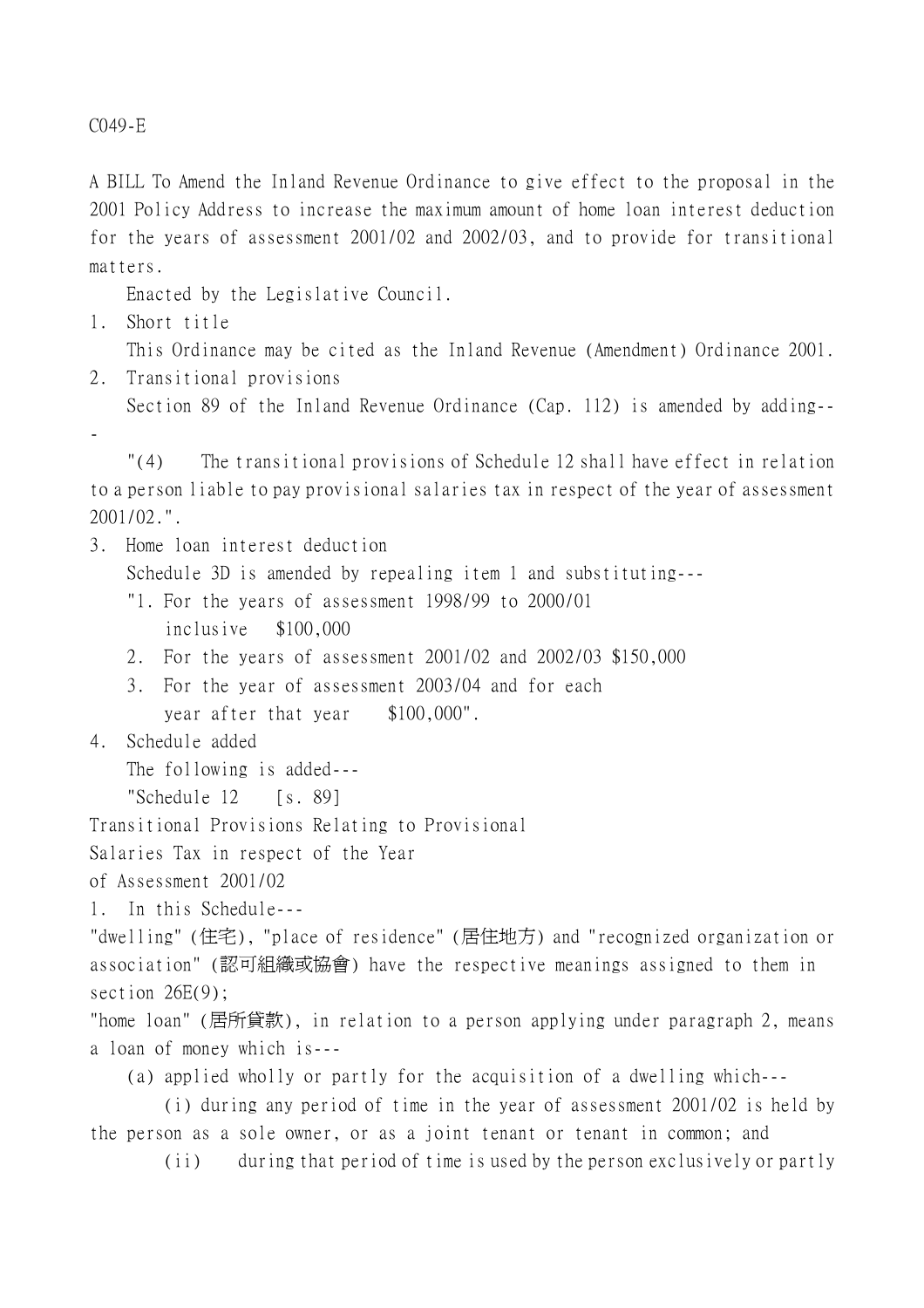as his place of residence; and

(b) secured during that period of time by a mortgage or charge over that dwelling or any other property in Hong Kong;

"home loan interest" (居所貸款利息), in relation to a person applying under paragraph 2, means interest on a home loan which is payable by the person as a sole owner or as a joint tenant or tenant in common of the dwelling to which the home loan relates,  $\uparrow$   $\circ$  - - -

(a) the Government;

(b) a financial institution;

(c) a credit union registered under the Credit Unions Ordinance (Cap. 119);

(d) a money lender licensed under the Money Lenders Ordinance (Cap. 163);

(e) the Hong Kong Housing Society;

(f) an employer of the person; or

(g) any recognized organization or association.

2. Without prejudice to section 63E, where in relation to the year of assessment 2001/02 a person is liable to pay provisional salaries tax, that person may, by notice in writing lodged with the Commissioner not later than---

(a) 28 days before the day by which the provisional salaries tax is to be paid; or

(b) 14 days after the date of the notice for payment of the provisional salaries tax given under section 63C(6),

whichever is the later, apply to have the payment of the whole or part of such tax held over until he is required to pay salaries tax for that year of assessment, on the ground that he has paid or is likely to pay during that year of assessment home loan interest of an amount which exceeds---

(i) in a case where the dwelling to which the home loan interest relates is held by the person as a sole owner, \$100,000; or

(ii) in a case where the dwelling to which the home loan interest relates is held by the person otherwise than as a sole owner, the amount calculated in accordance with paragraph 3.

3. The amount referred to in paragraph 2(ii) shall be---

(a) in a case where the dwelling is held by the person as a joint tenant, \$100,000 as divided by the number of joint tenants; or

(b) in a case where the dwelling is held by the person as a tenant in common, \$100,000 as multiplied by his share in the ownership in the dwelling.

4. Where the Commissioner is satisfied that it is appropriate to do so, he may, either generally or in a particular case, extend the time within which a person may apply under paragraph 2.